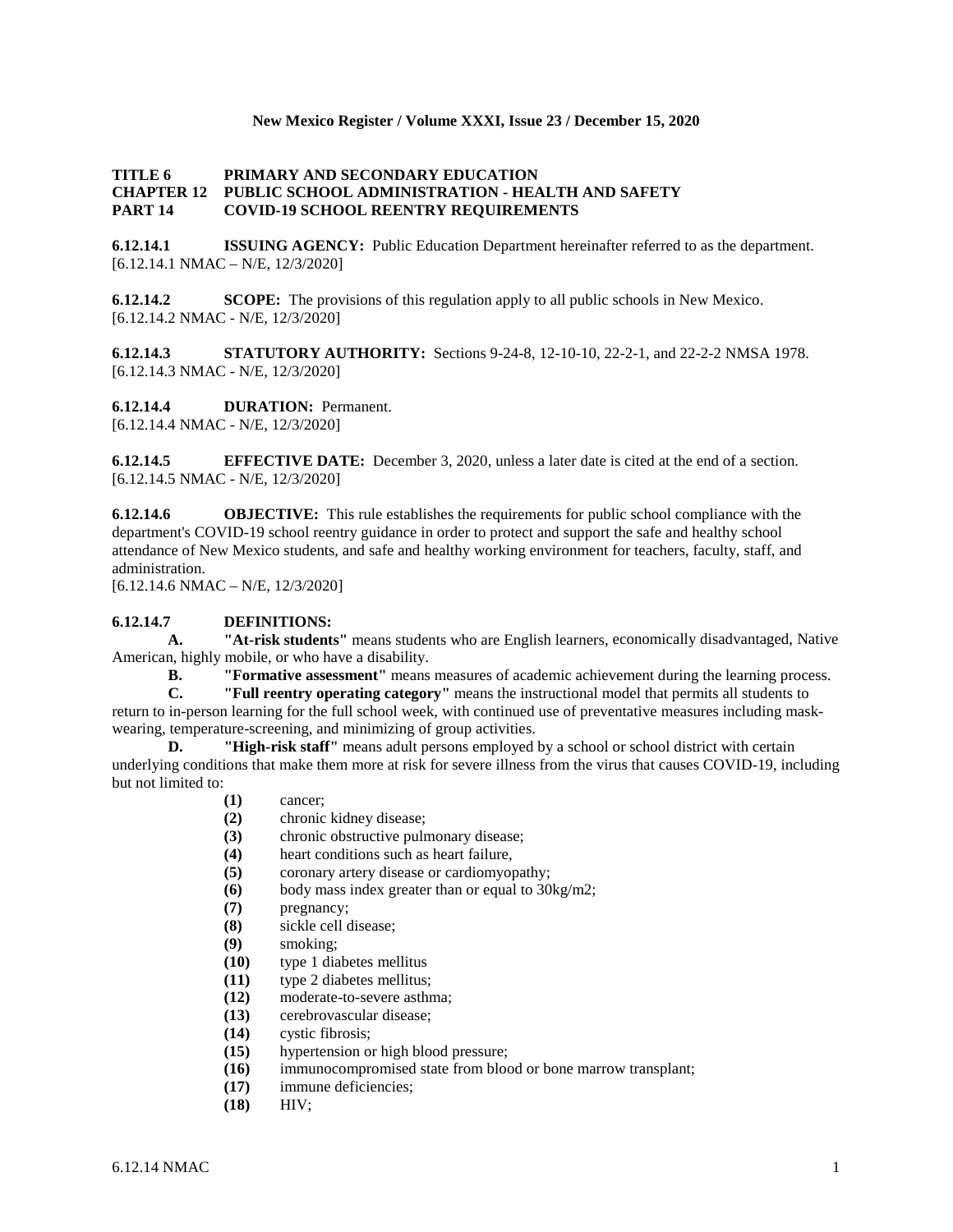- (19) use of corticosteroids or other immune-weakening medications;<br>(20) neurologic conditions such as dementia;
- **(20)** neurologic conditions such as dementia;
- **(21)** liver disease;
- **(22)** pulmonary fibrosis; and
- **(23)** thalassemia.

**E. "High-risk students"** means students with certain underlying health conditions that may make them more at risk for severe illness from the virus that causes COVID-19, including but not limited to:

- **(1)** obesity;
- **(2)** medical complexity;
- **(3)** severe genetic disorders;
- **(4)** severe neurologic disorders;
- **(5)** inherited metabolic disorders;
- **(6)** sickle cell disease;
- **(7)** congenital heart disease;
- **(8)** diabetes;
- **(9)** chronic kidney disease;
- **(10)** asthma and other chronic lung disease; and
- **(11)** immunosuppression due to malignancy or immune-weakening medications.

**F. "Hybrid operating category"** means the instructional model wherein schools assign a combination of some in-person learning days and some remote learning days, while limiting the number of students who may be in the school building at any given time by the number that can be accommodated while adhering to at least six feet of social distancing, or fifty percent classroom capacity.

**G. "Interim assessment"** means an assessment conducted three to four times a year to assess specific skills and to identify those at risk academically.

**H. "Remote operating category"** means the instructional model that requires all students to engage in online learning, with limited possible exceptions for small groups of students to engage in in-person learning, such as students receiving special education services; schools should ensure each student has a digital device and support for in-home connectivity.

[6.12.14.7 NMAC – N/E, 12/3/2020]

# **6.12.14.8 GENERAL REQUIREMENTS AND CONSIDERATIONS FOR SCHOOLS IN ALL OPERATING CATEGORIES:**

**A.** All public schools and local school districts shall:

**(1)** follow guidelines appropriate to the school or school district's safe reentry category, as determined by the New Mexico department of health medical advisory team assessment;

- **(2)** participate in a surveillance and rapid response testing program for all staff;
- **(3)** adhere to social distancing requirements according to their safe reentry category;
- **(4)** avoid large group gatherings;

**(5)** require all staff and students to wear face masks, except while eating, drinking, or exercising, unless the student or staff has a medical reason for not being able to wear a mask or face shield;

**(6)** administer daily temperature checks and review of potential symptoms, as well as working with state and local health officials to have a plan for contract-tracing;

- **(7)** when providing transportation:
	- **(a)** require all staff and students to wear face masks;
	- **(b)** limit the number of students permitted on one bus seat to two; and
	- **(c)** limit the number of students permitted on one bus seat to one for those schools

in the hybrid category;

**(8)** provide meals to students during both in-person instruction and remote learning; and **(9)** consider practices to promote social emotional learning, support high quality teaching

and learning, and effectively communicate with tribal communities and families.

**B. COVID-19 safe practices.** All local school districts and public schools shall maintain communication with local and state department of health officials, and participate in contact-tracing efforts and specimen collection efforts as directed by state and local health officials, and shall:

**(1)** work with school administrators, school nurses, and other healthcare providers to identify an isolation room or area to separate anyone who exhibits COVID-like symptoms;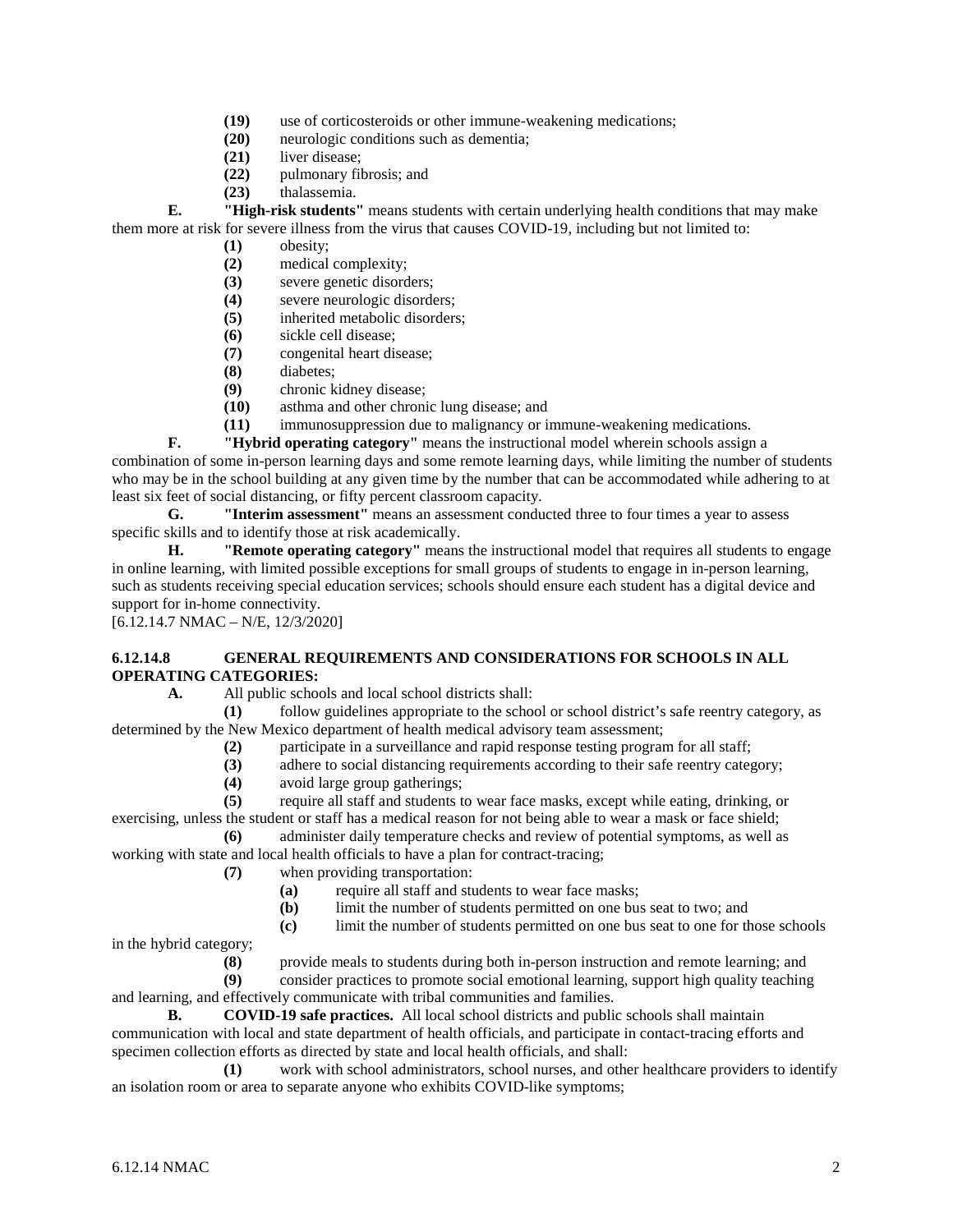**(2)** require school nurses and other healthcare providers to use centers for disease control and prevention (CDC) recommended standard precautions when caring for sick people, including:

**(a)** engaging in frequent hand hygiene;

**(b)** using personal protective equipment when there is an expectation of possible exposure to infectious material;

**(c)** following respiratory hygiene and coughing etiquette;

- **(d)** ensuring appropriate patient placement in quarantine or isolation;
- **(e)** proper handling and disinfection of patient care equipment and instruments;
- **(f)** careful handling of textiles and laundry;
- **(g)** following safe injection practices; and
- **(h)** ensuring healthcare provider safety, including proper handling and disposal of

needles and other sharps.

healthcare facility;

**(3)** require school nurses and other healthcare providers to use CDC recommended transmission-based precautions when caring for sick people, including:

**(a)** establish procedures for safely transporting anyone who is sick home or to a

**(b)** notify local health officials, staff, and families immediately of a possible case while maintaining confidentiality consistent with the Americans with Disabilities Act and other applicable federal and state privacy laws;

**(c)** close off school building if used by a COVID-19-positive sick person and do not use again before cleaning and disinfection;

**(d)** wait 24 hours before cleaning and disinfecting, unless it is impossible to wait 24 hours, in which case wait as long as possible;

**(e)** advise sick staff members and children not to return until they have met New Mexico department of health criteria to discontinue home isolation;

**(f)** inform those who have had close contact with a person diagnosed with COVID-19 to stay home and follow New Mexico department of health guidance if symptoms develop or if a person does not have symptoms, follow appropriate New Mexico department of health guidance for home quarantine; and

**(g)** contact New Mexico department of health to activate contact tracing.

**C. Staffing.** All school personnel and contractors shall follow guidelines in current statewide public health orders. All local school districts and public schools shall:

**(1)** train staff in local and state rules regarding health and safety procedures, such as appropriate use of personal protective equipment and procedures for when school personnel or students exhibit symptoms of COVID-19;

**(2)** establish processes, aligned with school district or charter school human resource departments to:

**(a)** identify personnel considered to be in a COVID-19 high risk staff, and to consider formal requests from such high-risk staff to continue working remotely;

**(b)** address the circumstances of school personnel who live with someone who is in a COVID-19 high risk group; and

**(c)** require, with appropriate licensing waivers, high-risk teachers to remotely teach upper grades, in order to prioritize necessary in-person instruction for younger students. [6.12.14.8 NMAC – N/E, 12/3/2020]

## **6.12.14.9 LOCAL SCHOOL DISTRICTS AND PUBLIC SCHOOLS OPERATING UNDER THE REMOTE OPERATING CATEGORY:**

# **A. COVID-19 safe practices.**

**(1)** Local school districts and public schools shall consider implementing requirements for COVID-19 safety, including:

**(a)** closing off and limiting access to areas potentially affected by COVID-19 exposure and, if possible, wait 24 hours before cleaning and disinfecting;

- **(b)** encouraging COVID-19 testing;
- **(c)** refraining from blanket reporting requirements for school personnel;

**(d)** leveraging virtual tools and platforms whenever possible to conduct essential business, and keep in-person reporting to a minimum;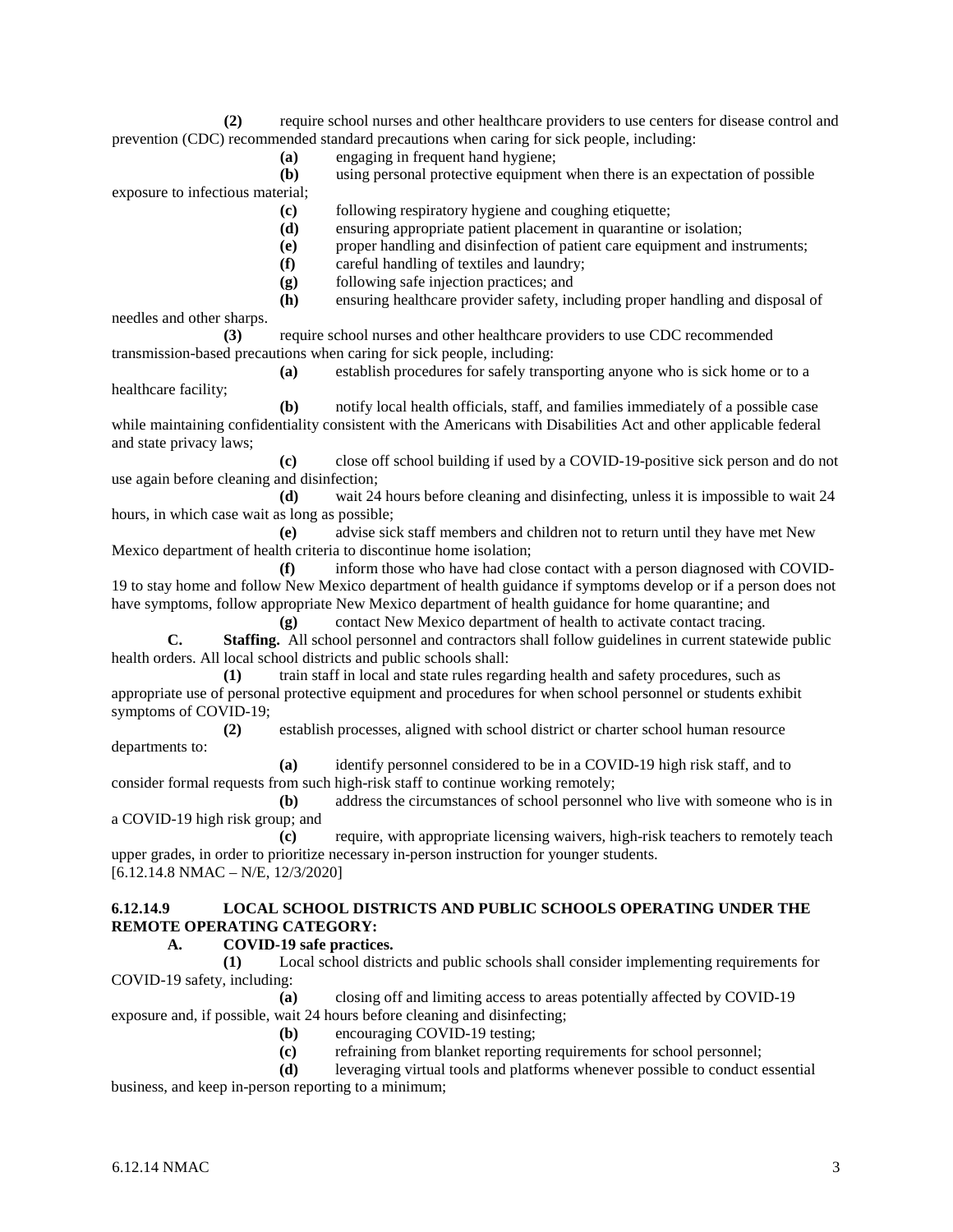**(e)** using social media and other methods of communication to inform parents, students, and staff about COVID-19 symptoms, preventative measures, good hygiene, and school district- and school-specific protocols; and

**(f)** support for students, families, and school personnel in their protection of highrisk students and staff.

**(2)** During periods of school closure, local school districts and schools shall require inperson reporting only of staff performing essential services such as food preparation and delivery, cleaning, and sanitation. Provided they wear face masks and practice social distancing, teachers may reenter school premises to conduct remote learning.

**(3)** If feasible, local school districts and public schools may permit school buildings to remain open for limited numbers of students and staff to continue in-person instruction and services for students in prekindergarten to third grade and for students with special needs, at a maximum ratio of five students to one teacher.

**B. Transportation of Students.** If feasible, local school districts and public schools shall transport students with special needs and students in prekindergarten through third grade who still may be physically attending school on a limited basis.

**C. Meal service.**

**(1)** Local school districts and public schools in the remote operating category shall:

**(a)** establish food distribution sites both at district buildings and at particular bus stops or routes to the greatest extent practicable;

**(b)** practice social distancing protocols; and

**(c)** provide personal protective equipment to all participating staff.

**(2)** Local school districts and public schools in the remote category shall also consider

additional practices to promote COVID-19 safety for meal service, including:

**(a)** delivering a week's worth of meals during a designated time; and

**(b)** distributing supplemental instructional materials and printed school and school district communications along with meals.

**(3)** During periods of school closure, school buses may be used to deliver meals to students and families.

**D. Student movement and gathering.** If small groups of prekindergarten to third grade students or students with disabilities are meeting, public schools shall keep cohorts together and minimize all transitions, including those between classrooms, to lunch or recess, and to school buses. Local school districts and public schools shall abide by the maximum number of people allowed to congregate as defined in current statewide public health orders.

[6.12.14.9 NMAC – N/E, 12/3/2020]

# **6.12.14.10 LOCAL SCHOOL DISTRICTS AND PUBLIC SCHOOLS OPERATING UNDER THE HYBRD OPERATING CATEGORY:**

**A. COVID-19 safe practices**. Local school districts and public schools in the hybrid operating category shall consider implementing requirements for COVID-19 safety, including requirements to:

**(1)** afford adequate space for all staff and students to maintain at least six feet of social distance at all times;

**(2)** post signs in classrooms, hallways, and entrances to communicate how to stop the spread of COVID-19;

**(3)** screen all students for COVID-19 symptoms to the greatest extent feasible, such as temperature screenings and daily health check questionnaires for all students and staff;

**(4)** inform and educate parents and families to be alert for signs of illness in their children and to keep their children home from school when they are sick;

**(5)** establish a protocol for students and staff who feel ill or experience symptoms when they are at school;

**(6)** isolate and deep-clean COVID-19-impacted classrooms and other areas of school

premises; **(7)** teach and reinforce good hygiene measures, such as handwashing, covering coughs, and appropriate use of face masks;

**(8)** provide hand soap, hand sanitizer with at least sixty percent alcohol, paper towels, and no-touch trashcans in all bathrooms, classrooms, and other frequently trafficked areas;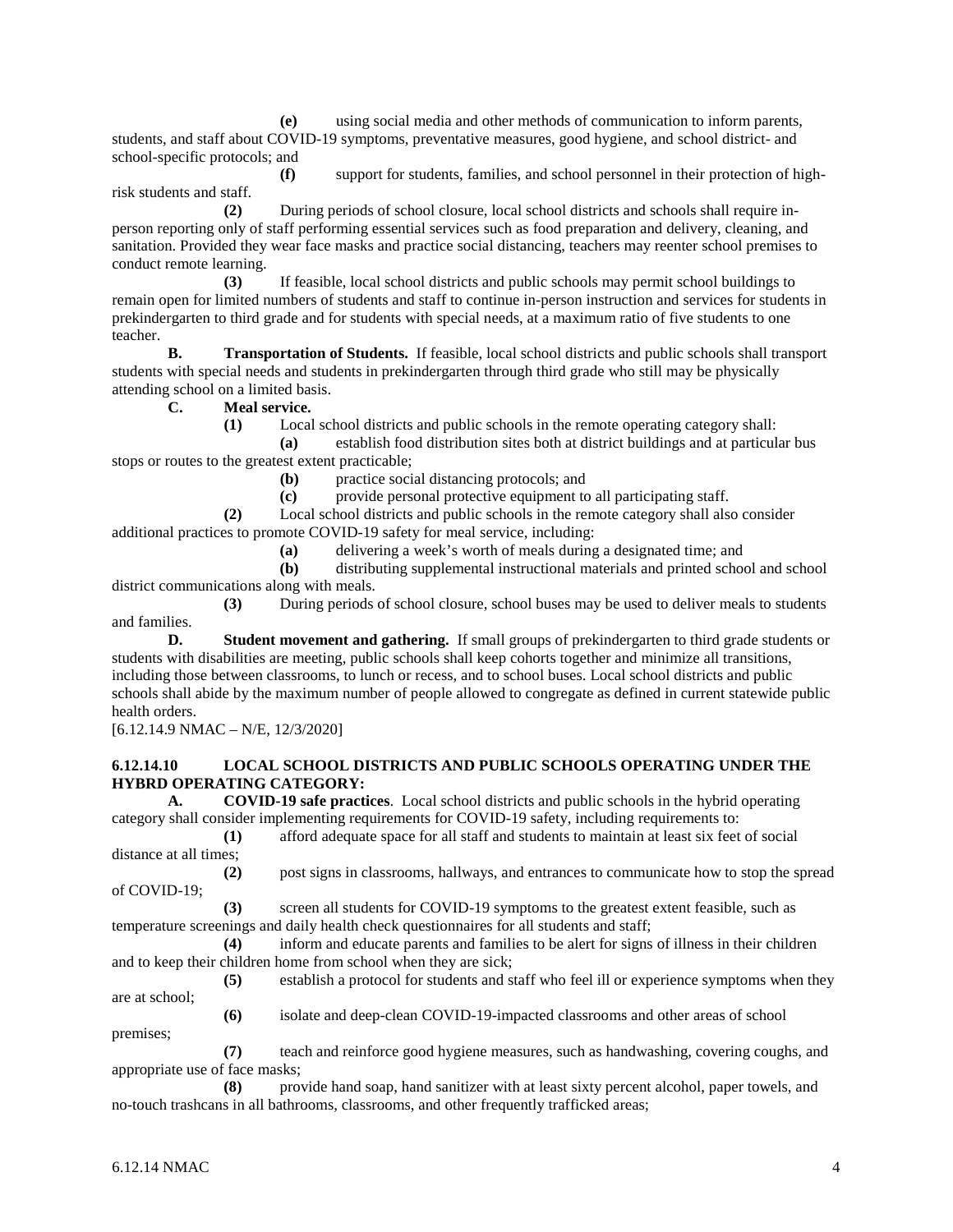**(9)** clean and disinfect frequently touched surfaces at least daily, and frequently shared objects after each use;

**(10)** provide face masks and other appropriate personal protective equipment to staff;

**(11)** require students and staff to wear face masks unless a valid medical reason is provided;

**(12)** allow student and staff to bring hand sanitizer and face masks and shields from home;

**(13)** to the extent possible, turn off water fountains and provide bottled water or allow students and staff to bring bottled water from home;

**(14)** take steps to ensure all water systems and features, including water fountains that cannot be shut off, are safe;

**(15)** ensure ventilation systems operate properly and increase the circulation of outdoor air as much as possible without posing a safety or health risk to students or staff; and

**(16)** conduct deep cleaning of schools prior to students and staff returning, and schedule additional cleanings during weekends and school holidays and breaks.

**B. Entering School Buildings.** Local school districts and public schools in the hybrid operating category shall consider practices for safely entering school buildings, including:

**(1)** mandating face masks for all students and staff, except while eating or drinking or exercising, including exercise during recess, with limited exceptions for students or staff that have medical reasons for not being able to wear a mask;

**(2)** screening all staff daily before being permitted to enter school buildings, including temperature checks and reviews of potential symptoms, while maintaining confidentiality;

**(3)** isolating and sending home those who register temperatures of greater than 100.4 degrees fahrenheit or 38 degrees celsius;

**(4)** working with state and local health officials to have a plan for contact-tracing;

**(5)** to the extent practicable and while maintaining confidentiality, screening all students for temperature before they enter school buildings, and isolating and sending home those who register a temperature of greater than 100.4 degrees fahrenheit or 38 degrees celcius;

**(6)** restricting non-essential school visitors and volunteers;

**(7)** establishing a protocol for essential visitors, including calling the front office before entering school premises and requiring the use of face masks;

**(8)** avoiding large group gatherings;

**(9)** marking spaced lines to enter school buildings and designating entrance and exit flow

**(10)** establishing a protocol for student drop-off and pick-up, such as staggered entry and release by grade, class, or bus number, with marked spacing for pick-up;

**(11)** posting signs in classrooms, hallways, and entrances to communicate how to stop the spread of COVID-19; and

**(12)** establishing a protocol for students and staff who feel ill or experience symptoms when they come to school.

**C. Protecting high-risk students and staff.** Local school districts and public schools in the hybrid operating category shall:

**(1)** when possible, employ additional nurses, healthcare aides, and fulltime substitute employees;

**(2)** survey high-risk staff members to gauge their intentions to return to work while maintaining confidentiality consistent with the Americans with Disabilities Act and other applicable state and federal privacy laws;

**(3)** survey families with high-risk students to gauge their intentions in returning to a traditional school setting, when available, while maintaining confidentiality consistent with the Americans with Disabilities Act and other applicable federal and state privacy laws;

**(4)** in consultation with parents and public health officials, provide remote learning opportunities for high-risk student and staff populations;

**(5)** consult with local schoolboard attorneys and school district human resources officials to offer special accommodations to personnel who are members of high-risk populations, such as alternative teaching assignments;

**(6)** adhere to the requirements of the federal Family Educational Rights and Privacy Act and the federal Health Insurance Portability and Accountability Act; and

**(7)** adhere to state and federal employment law and extended leave allowances.

paths;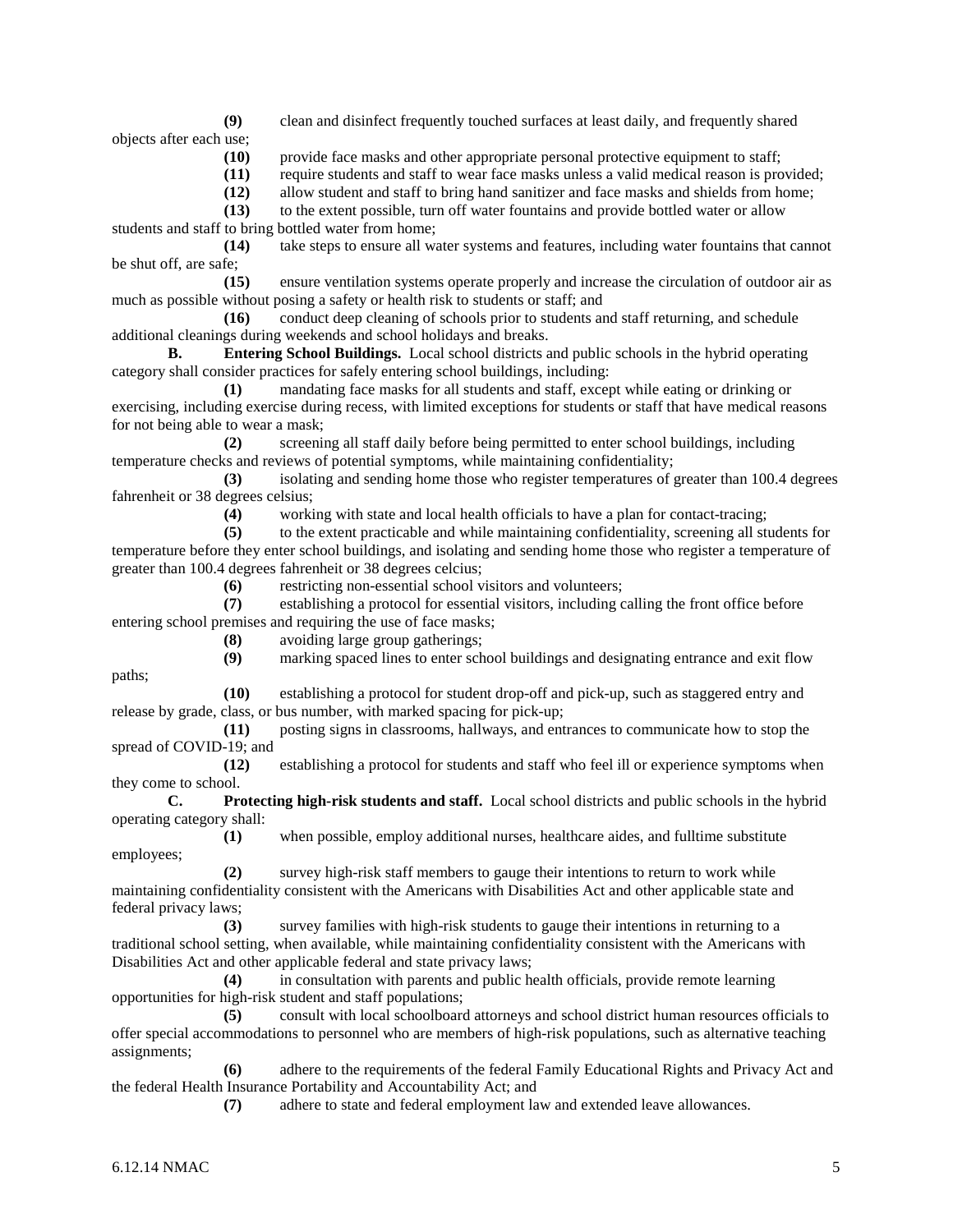**D. Transportation of students.** Local school districts and public schools in the hybrid operating category shall consider practices for the safe transportation of students, including:

**(1)** limiting students to one per bus seat to the best of their ability, including encouraging parents to drive their children to school when possible, staggering bus routes, and expanding the minimum radius of eligibility for bus service;

**(2)** requiring students to sit in spaced and assigned seating of no more than two per bus seat when not possible to limit students to one per bus seat;

**(3)** assigning bus attendants or other additional staff to help with safety and screening of students, to the extent possible;

**(4)** providing hand sanitizer for students, bus drivers, and bus attendants;

**(5)** providing face masks for bus drivers and attendants;

**(6)** requiring students, bus drivers, and bus attendants to wear face masks;

**(7)** screening students, bus drivers, and bus attendants for symptoms of illness;

**(8)** eliminating field trips and other non-essential travel, except for travel conducted under New Mexico activities association guidelines for sports and extracurricular activities;

**(9)** cleaning and disinfecting frequently touched surfaces on school uses at least daily;

**(10)** establishing protocols for bus stops and the loading and unloading of students to minimize congregation of students from different households;

**(11)** airing out buses not in use; and

**(12)** restricting group transportation, including carpooling.

**E. Meal service.** Local school districts and public schools in the hybrid operating category shall provide meals to students participating in remote learning on a given day per remote guidelines, according to Subsection C of Section 6.12.14.9 NMAC. Local school districts and public schools in the hybrid category shall consider additional practices to promote COVID-19 safety for meal service, including:

**(1)** using disposable plates and utensils;

**(2)** if serving meals in the school cafeteria:

**(a)** marking spaced lines to enter the cafeteria and serving lines, and designating entrance and exit flow paths;

**(b)** scheduling longer meal periods to accommodate more staggered meal delivery;

**(c)** maximizing social distancing to space seating and utilizing outdoor seating as practicable and appropriate; and

> **(d)** conducting cleaning of cafeterias and high-touch surfaces throughout the day; **(3)** if serving meals in classrooms:

**(a)** serving pre-packaged boxed or bagged lunches for each student instead of traditional serving lines; and

**(b)** avoid sharing of food an utensils.

**F. Student movement and gathering.** Local school districts and public schools in the hybrid operating category shall consider practices to keep student and student groups' movements and gatherings safe, including:

**(1)** limiting mixing among different student groups to the greatest extent practicable;

**(2)** for class changes and other transitions throughout the day:

**(a)** providing additional time to reach destinations;

**(b)** designating flow paths in hallways to keep students separated and minimize the

congregation of students;

**(c)** planning staggered class changes to decrease the number of students in the

hallways at one time;

**(d)** having the same group of students stay with the same staff – all day for children in prekindergarten through third grade, and as much as feasible for other children; and

**(e)** when self-contained classrooms are not feasible, having teachers rotate, rather than students;

**(3)** for student gatherings:

**(a)** avoiding large group gatherings, and abiding by the maximum number of people allowed to congregate as defined by current statewide public health orders;

**(b)** discouraging the congregation of students in parking lots and common areas;

**(c)** staggering the schedules for group gatherings such as recess or meals;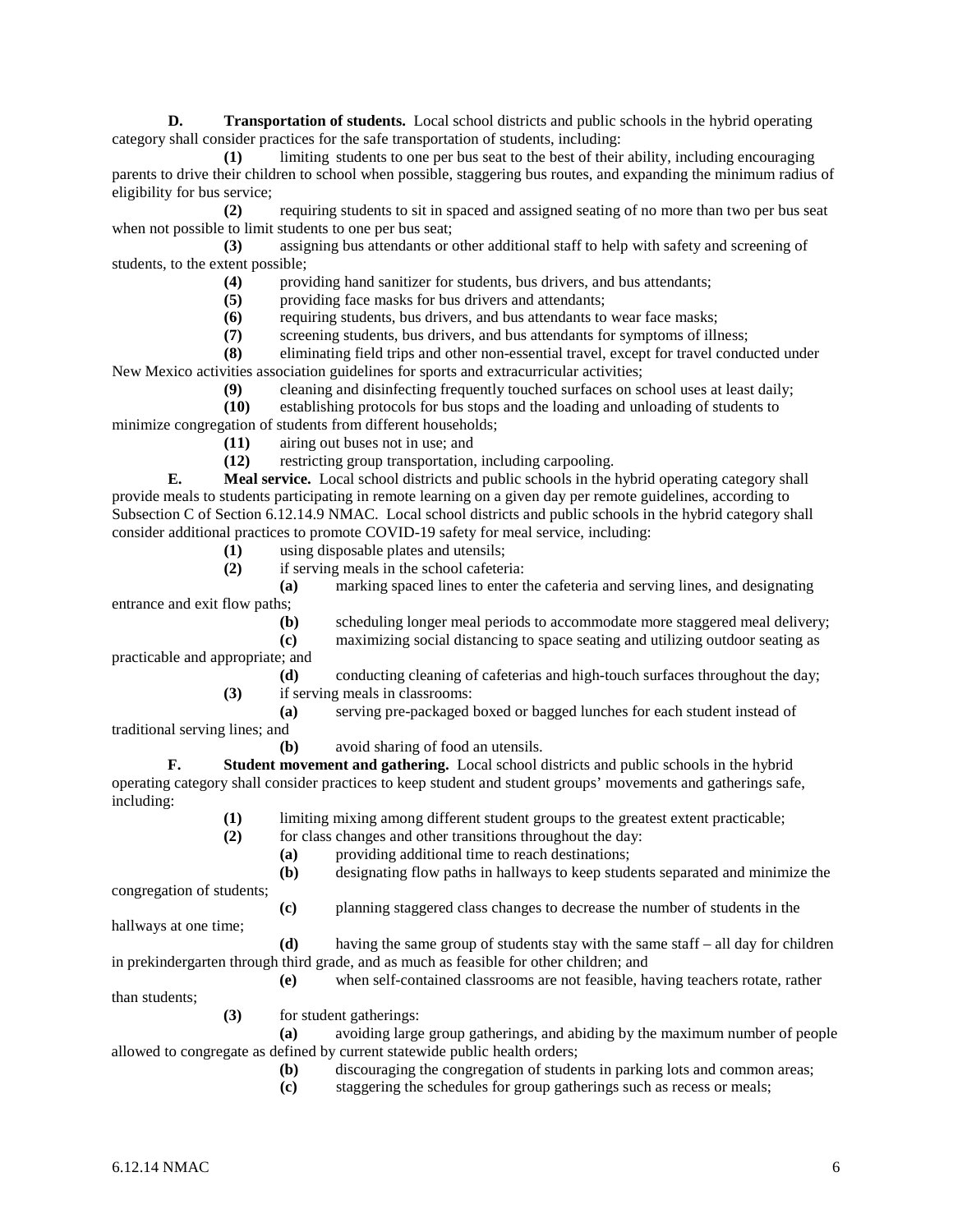**(d)** identifying and utilizing large spaces, such as gymnasiums, auditoriums, and outdoor spaces as weather permits for social distancing;

**(e)** working with local officials and partners to identify other community spaces, such as libraries, churches, recreational centers, and unused municipal offices or conference rooms, in which classes can be convened with maximum social distancing;

**(f)** following the New Mexico activities association's guidelines for extracurricular activities and similar congregate events to the greatest extent possible;

**(g)** having all coaches and student athletes tested for COVID-19 before the competitive season, to the extent possible; and

**(h)** when possible, holding professional development sessions and staff meetings virtually or in small groups with maximum social distancing.

[6.12.14.10 NMAC – N/E, 12/3/2020]

## **6.12.14.11 LOCAL SCHOOL DISTRICTS AND PUBLIC SCHOOLS OPERATING UNDER THE FULL REENTRY OPERATING CATEGORY:**

**A. COVID-19 safe practices.** Local school districts and public schools in the hybrid operating category shall consider implementing requirements for COVID-19 safety, including requirements to:

**(1)** mandate that all persons on school premises practice social distancing to the greatest extent possible at all times;

**(2)** post signs in classrooms, hallways, and entrances to communicate how to stop the spread of COVID-19;

**(3)** establish a protocol for students and staff who feel ill or experience symptoms when they are at school;

**(4)** teach and reinforce good hygiene measures, such as handwashing, covering coughs, and appropriate use of face coverings;

**(5)** provide hand soap, hand sanitizer with at least sixty percent alcohol, paper towels, and no-touch trashcans in all bathrooms, classrooms, and other frequently trafficked areas;

**(6)** require students and staff to wear face coverings unless they have a valid medical reason why they cannot;

**(7)** post signs in classrooms, hallways, and entrances, to communicate how to stop the spread of COVID-19;

**(8)** clean and disinfect frequently touched surfaces at least daily, and frequently shared objects after each use;

(9) provide face masks and other appropriate personal protective equipment to staff;<br>(10) require students and staff to wear face masks unless a valid medical reason is pro

**(10)** require students and staff to wear face masks unless a valid medical reason is provided;

**(11)** allow student and staff to bring hand sanitizer and face masks and shields from home;

**(12)** to the extent possible, turn off water fountains and provide bottled water or allow students and staff to bring bottled water from home;

**(13)** take steps to ensure all water systems and features, including water fountains that cannot

be shut off, are safe; **(14)** ensure ventilation systems operate properly and increase the circulation of outdoor air as much as possible without posing a safety or health risk to students or staff; and

**(15)** conduct deep cleaning of schools prior to students and staff returning, and schedule additional cleanings during weekends and school holidays and breaks.

**B. Entering school buildings.** Local school districts and public schools in the full reentry operating category shall consider practices for safely entering school buildings, including:

**(1)** mandating face masks for all students and staff, except while eating or drinking or exercising, including exercise during recess, with limited exceptions for students or staff that have medical reasons for not being able to wear a mask;

**(2)** while maintaining confidentiality, screening all staff daily before being permitted to enter school buildings, including temperature checks and reviews of potential symptoms;

**(3)** isolating and sending home those who register temperatures of greater than 100.4 degrees fahrenheit or 38 degrees celsius;

**(4)** working with state and local health officials to have a plan for contact-tracing;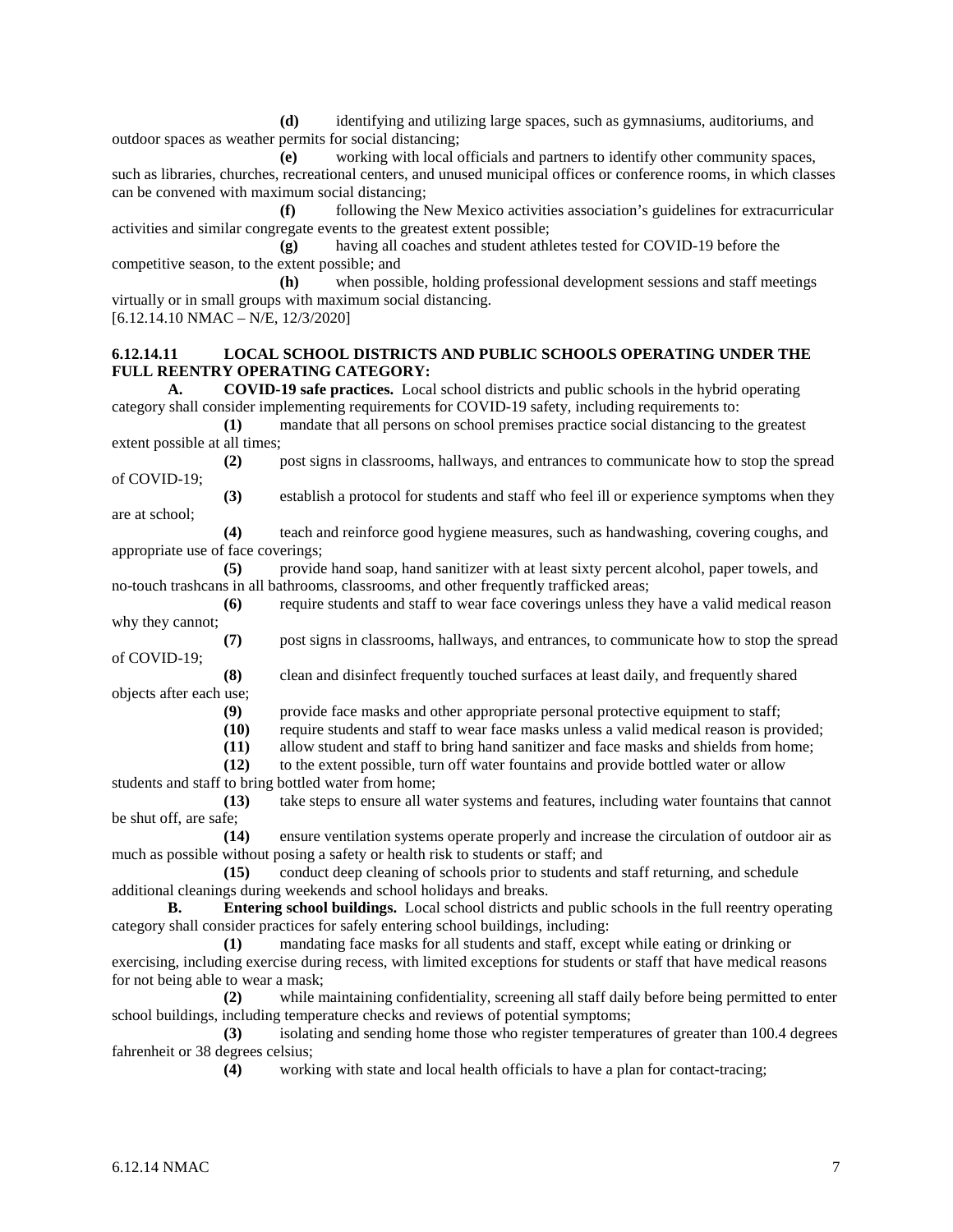**(5)** to the extent practicable, and while maintaining confidentiality, screening all students for temperature before they enter school buildings, and isolating and sending home those who register a temperature of greater than 100.4 fahrenheit or 38 degrees celsius;

**(6)** restricting non-essential school visitors and volunteers;

**(7)** establishing a protocol for essential visitors, including calling the front office before entering school premises and requiring the use of face masks;

**(8)** avoiding large group gatherings;

**(9)** marking spaced lines to enter school buildings and designating entrance and exit flow

**(10)** establishing a protocol for student drop-off and pick-up, such as staggered entry and release by grade, class, or bus number, with marked spacing for pick-up;

**(11)** posting signs in classrooms, hallways, and entrances to communicate how to stop the spread of COVID-19; and

**(12)** establishing a protocol for students and staff who feel ill or experience symptoms when they come to school.

**C. Protecting high-risk students and staff**. Local school districts and public schools in the full reentry operating category shall:

**(1)** establish a point of contact with the local health department;

- (2) identify local COVID-19 testing sites;<br>(3) provide hand sanitizer of at least sixty
- **(3)** provide hand sanitizer of at least sixty percent alcohol content to students and staff;
- **(4)** allow high-risk students to complete coursework virtually;
- **(5)** establish a process for regular check-ins with high risk staff and students;
- **(6)** allow an early transition period for high-risk students to go to classes; and
- **(7)** avoid large group gatherings and interactions

**D. Transportation of students.** Local school districts and public schools in the hybrid operating category shall consider practices for the safe transportation of students, including:

**(1)** limiting students to one per bus seat to the best of their ability, including encouraging parents to drive their children to school when possible, staggering bus routes, and expanding the minimum radius of eligibility for bus service;

**(2)** when not possible to limit students to one per bus seat, requiring students to sit in spaced and assigned seating of no more than two per bus seat;

**(3)** assigning bus attendants or other additional staff to help with safety and screening of students, to the extent possible;

(4) providing hand sanitizer for students, bus drivers, and bus attendants;<br>(5) providing face masks for bus drivers and attendants;

**(5)** providing face masks for bus drivers and attendants;

**(6)** requiring students, bus drivers, and bus attendants to wear face masks;

**(7)** screening students, bus drivers, and bus attendants for symptoms of illness;

**(8)** eliminating field trips and other non-essential travel, except for travel conducted under New Mexico activities association guidelines for sports and extracurricular activities;

**(9)** cleaning and disinfecting frequently touched surfaces on school uses at least daily;

**(10)** establishing protocols for bus stops and the loading and unloading of students to

minimize congregation of students from different households;

(11) airing out buses not in use; and<br>
(12) restricting group transportation,

**(12)** restricting group transportation, including carpooling.

**E. Meal service.** Local school districts and public schools in the full reentry operating category shall provide meals to high-risk students participating in remote learning on a given day per remote guidelines, according to Subsection C of Section 6.12.14.9 NMAC. Local school districts and public schools in the full reentry operating category shall also consider additional practices to promote COVID-19 safety for meal service, including:

- **(1)** using disposable plates and utensils;
- **(2)** if serving meals in the school cafeteria:

**(a)** marking spaced lines to enter the cafeteria and serving lines, and designating

- entrance and exit flow paths;
	- **(b)** scheduling longer meal periods to accommodate more staggered meal delivery;

practicable and appropriate; and

**(c)** maximizing social distancing to space seating and utilizing outdoor seating as

**(d)** conducting cleaning of cafeterias and high-touch surfaces throughout the day;

paths;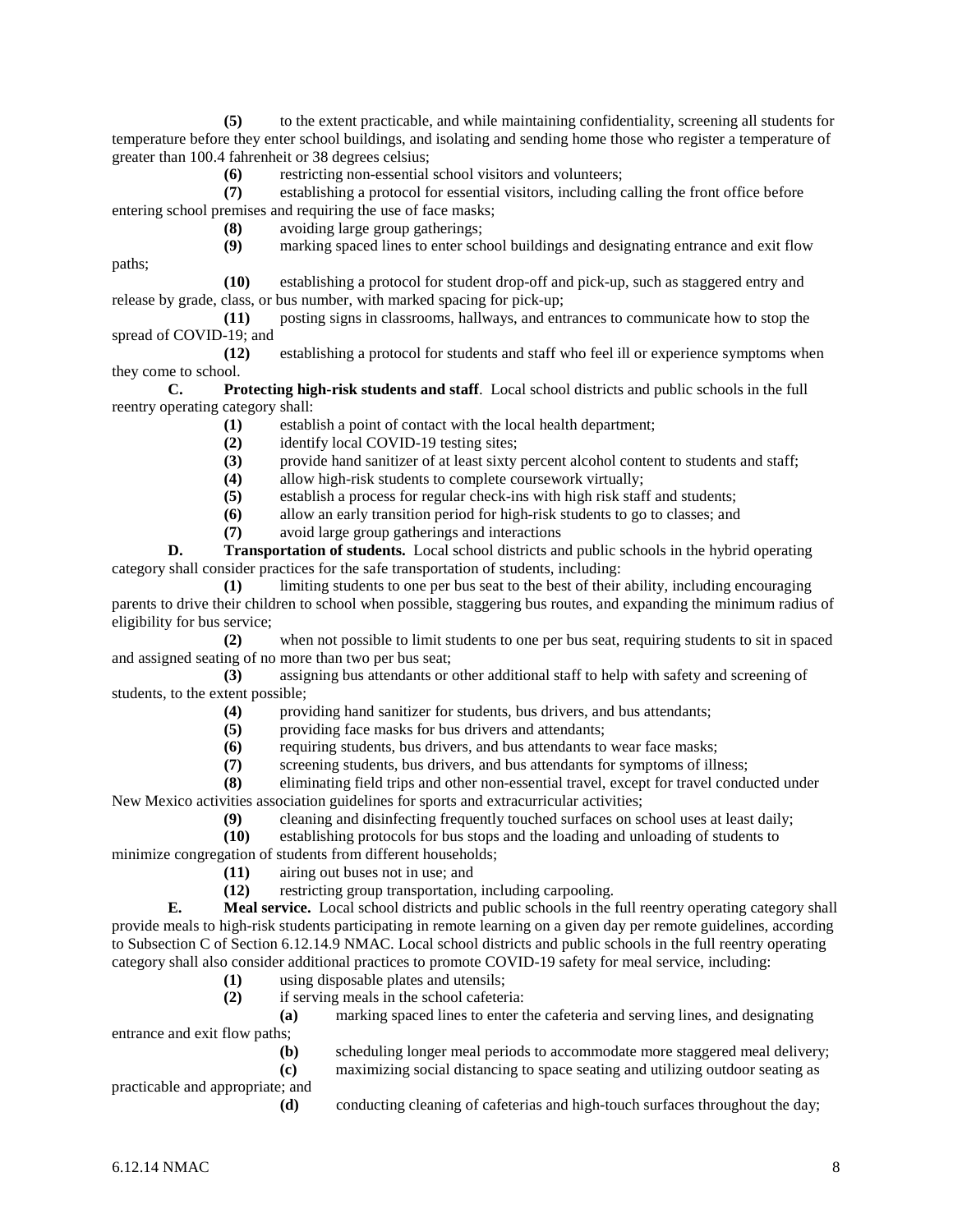**(3)** if serving meals in classrooms:

**(a)** serving pre-packaged boxed or bagged lunches for each student instead of traditional serving lines; and

**(b)** avoiding sharing of food an utensils.

**F. Student movement and gathering.** Local school districts and public schools in the full reentry operating category shall consider practices to keep student and student groups' movements and gatherings safe, including:

- **(1)** limiting mixing among different student groups to the greatest extent practicable;
- **(2)** for class changes and other transitions throughout the day:
	- **(a)** providing additional time to reach destinations;
	- **(b)** designating flow paths in hallways to keep students separated and minimize the

congregation of students;

**(c)** planning staggered class changes to decrease the number of students in the

hallways at one time;

**(d)** having the same group of students stay with the same staff all day for children in prekindergarten through third grade, and as much as feasible for other children; and **(e)** when self-contained classrooms are not feasible, having teachers rotate, rather

than students;

**(3)** for student gatherings:

**(a)** avoiding large group gatherings, and abiding by the maximum number of people allowed to congregate as defined by current statewide public health orders;

- **(b)** discouraging the congregation of students in parking lots and common areas;
- **(c)** staggering the schedules for group gatherings such as recess or meals;

**(d)** identifying and utilizing large spaces, such as gymnasiums, auditoriums, and outdoor spaces – as weather permits – for social distancing;

**(e)** working with local officials and partners to identify other community spaces, such as libraries, churches, recreational centers, and unused municipal offices or conference rooms, in which classes can be convened with maximum social distancing;

**(f)** following the New Mexico activities association's guidelines for extracurricular activities and similar congregate events to the greatest extent possible;

**(g)** having all coaches and student athletes tested for COVID-19 before the competitive season, to the extent possible; and

**(h)** when possible, holding professional development sessions and staff meetings virtually or in small groups with maximum social distancing.

[6.12.14.11 NMAC – N/E, 12/3/2020]

**6.12.14.12 SUPPORTS AND SERVICES FOR AT-RISK STUDENTS:** All local school districts and public schools shall develop learning opportunities for students that are culturally and linguistically relevant, and maintain maintenance of effort for special education students.

**A. Remote operating category**. All local school districts and public schools in the remote operating category shall consider additional support for at-risk students, including:

**(1)** recording online instruction for students to re-watch;

**(2)** implementing small group instruction in order to meet students' individual learning

needs;

**(3)** identifying and implementing relevant formative assessments that may be specific to atrisk student groups to accelerate student learning;

**(4)** ensuring synchronous remote learning that includes explicit language practice for English language learners;

**(5)** providing support at the word, sentence and discourse levels;

**(6)** ensuring English language development instruction continues to be appropriate to the grade level and the English language proficiency level of the students;

**(7)** considering bringing Special Education students to school for services that cannot be provided remotely or implemented during distance learning; and

**(8)** providing communication in a language families can understand, at no charge to families. **B. Hybrid operating category.** All local school districts and public schools in the hybrid operating category shall consider additional support for at-risk students, including: